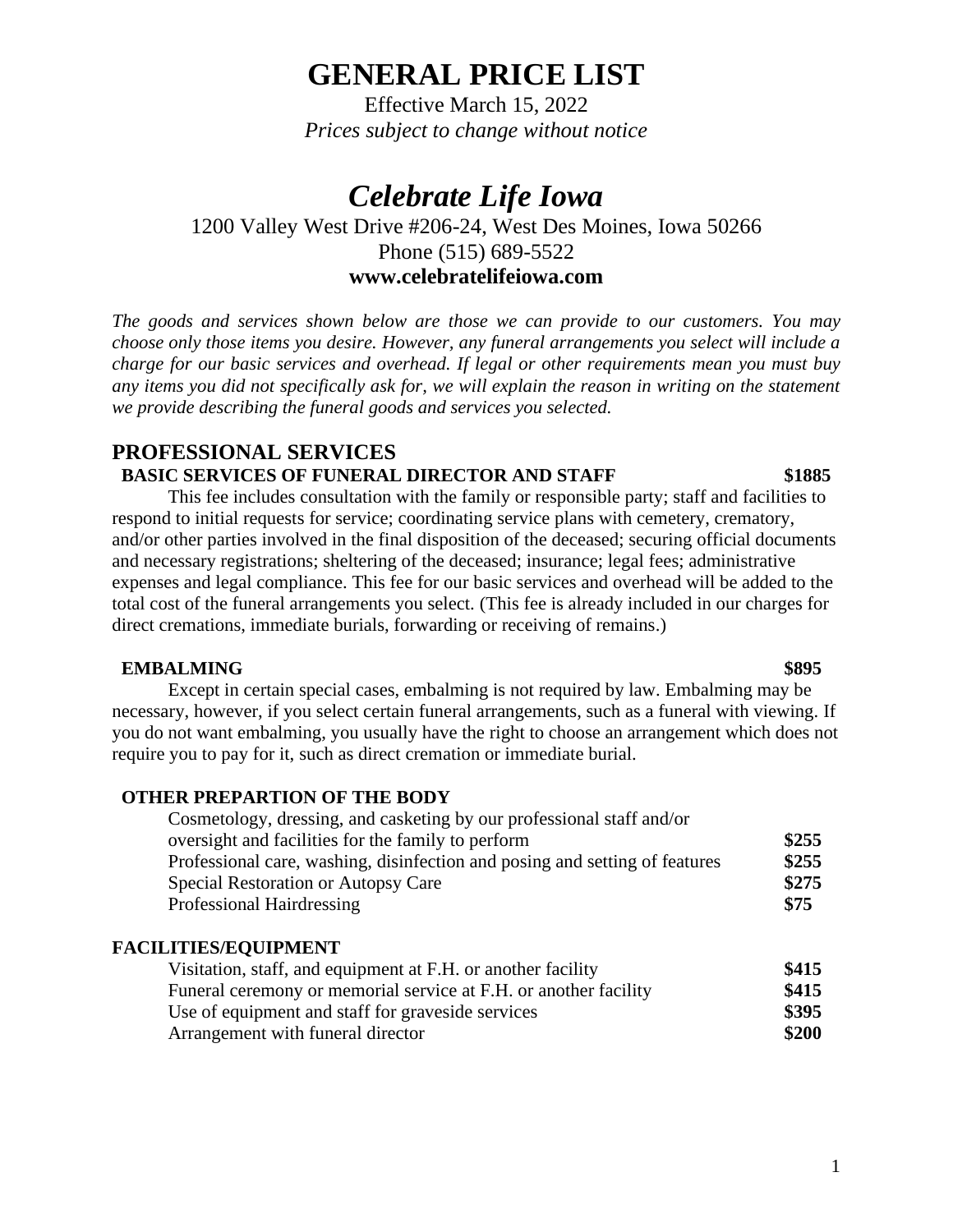#### **TRANSPORTATION**

*Unless otherwise noted, all transportation charges contained in this General Price List apply to local area only (within 15-mile radius of funeral home).*

| Transfer of remains to funeral home including staff and equipment                                   | \$215 |
|-----------------------------------------------------------------------------------------------------|-------|
| Use of funeral coach for transportation to place of disposition                                     | \$299 |
| Use of flower vehicle/utility vehicle                                                               | \$100 |
| Use of casket bearer vehicle for transportation                                                     | \$200 |
| **Additional mileage charge \$200 20-40 miles, \$300 41-59 miles, \$400 60-124 miles, \$500 124-174 |       |
| miles, and \$600 175 miles plus from West Des Moines**                                              |       |

#### **DIRECT CREMATION** \$1295

Our charge for a direct cremation (without ceremony) includes: basic services of funeral director and staff; a proportionate share of overhead costs; initial transfer of deceased; transportation to crematory; necessary authorizations and cremation.

If you would like to arrange a direct cremation, you can use an alternative container. Alternative containers encase the body and can be made of materials like fiberboard or composition materials (with or without an outside covering). The containers we provide are constructed of fiberboard and plywood material.

| <b>Prorated Basic Service Fee</b>                             | \$325      |
|---------------------------------------------------------------|------------|
| Direct cremation with container provided by the purchaser     | \$895      |
| Direct cremation with minimum alternative container           | \$1220     |
| Medical Examiner cremation permit fee (required by law)       | \$75       |
| *****Mileage fees may apply                                   | $$0 - 600$ |
| If over 300 lbs a wooden cremation container will be required | \$295      |
| Direct cremation with casket as selected                      |            |
| $\$895 + \$325 =$                                             |            |

#### **IMMEDIATE BURIAL from \$1885**

Our charge for an immediate burial (without ceremony) includes: basic services of funeral director and staff; a proportionate share of overhead costs; initial transfer of deceased; and local transportation to cemetery.

| Immediate burial with container provided by purchaser | \$1885 |
|-------------------------------------------------------|--------|
| Immediate burial with casket as selected              |        |
| \$1885 + Casket/Outer Burial Container Price          |        |

### **ANATOMICAL DONATION TO SCIENCE**

Our charge for anatomical donation to science (without ceremony) includes: basic services of funeral director and staff; a proportionate share of overhead costs; initial transfer of deceased; and transportation to university. An embalming fee is an additional charge if required by the university.

| Des Moines University – Des Moines | \$1200 |
|------------------------------------|--------|
| University of Iowa – Iowa City     | \$1600 |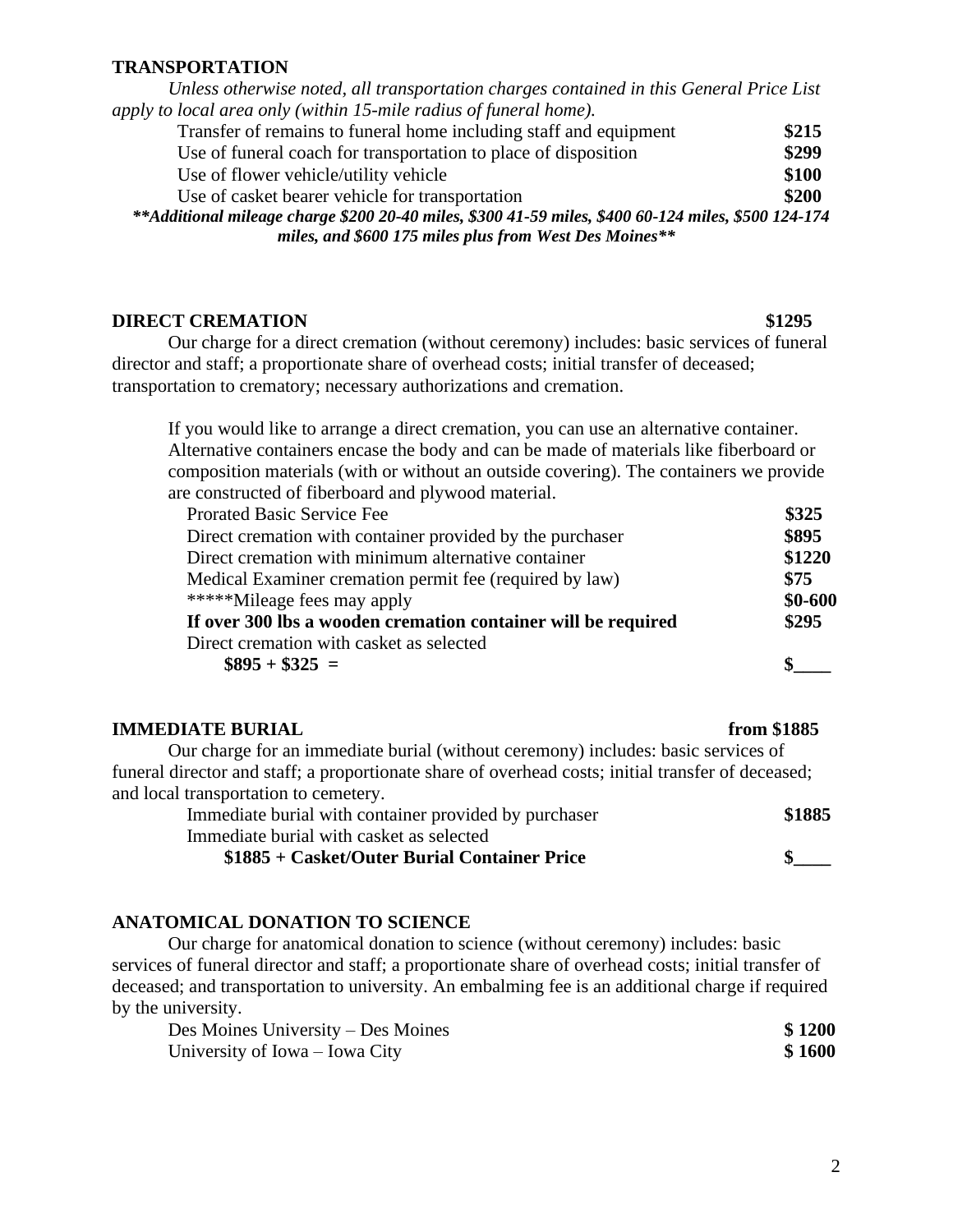### **FORWARDING OF REMAINS TO ANOTHER FUNERAL HOME \$2495**

Our charge includes: basic services of funeral director and staff; a proportionate share of overhead costs; care of remains; transportation of remains to funeral home.

### **RECEIVING OF REMAINS FROM ANOTHER FUNERAL HOME \$1885**

Our charge includes: basic services of funeral director and staff; a proportionate share of overhead costs; care of remains; transportation of remains to funeral home.

### **OTHER SERVICES AND FEES**

| Transfer of remains to or from Des Moines International Airport   | \$215           |
|-------------------------------------------------------------------|-----------------|
| Transfer of deceased to and from funeral home to place of autopsy | \$215           |
| Transfer of deceased to crematory from the funeral home           | \$215           |
| Mailing of cremated remains using U.S. Postal Service             | \$125           |
| Delivery of cremated remains to cemetery                          | \$350           |
| Delivery of cremated remains to family ~ Local Metro area only    | \$55            |
| Crematory fee                                                     | \$265           |
| Creating and/or submitting obituary to newspapers                 | \$55            |
| <b>OTHER FUNERAL MERCHANDISE</b>                                  |                 |
| Air shipping container (required by commercial airlines)          | \$420           |
| Temporary grave marker                                            | \$75            |
| Crucifix                                                          | \$35            |
| Prayer cards                                                      | \$75            |
| Customized print package, includes reg. book,                     |                 |
| unlimited folders and acknowledgements                            | \$495           |
| Memorial folders, per 100                                         | \$90            |
| Thank you, acknowledgements, per 100                              | \$100           |
| Bulletin Style Folders, per 100                                   | \$145           |
| <b>Register Book</b>                                              | \$50            |
| Tribute DVD (up to 30 photographs)                                | \$165           |
| <b>Additional Tribute DVD photographs</b>                         | \$1.50/photo    |
| <b>Memorial Candle</b>                                            | \$35            |
| <b>CASKETS</b>                                                    | \$815 to 16,260 |
| A complete price list will be provided at the funeral home.       |                 |
| <b>CREMATION URNS</b>                                             | \$45 to 1095    |
| A complete price list will be provided at the funeral home.       |                 |
| <b>ALTERNATIVE &amp; CREMATION CONTAINERS</b>                     | \$35 to 8085    |
| A complete price list will be provided at the funeral home.       |                 |
| <b>OUTER BURIAL CONTAINERS</b>                                    | \$250 to 9800   |
| A complete price list will be provided at the funeral home.       |                 |